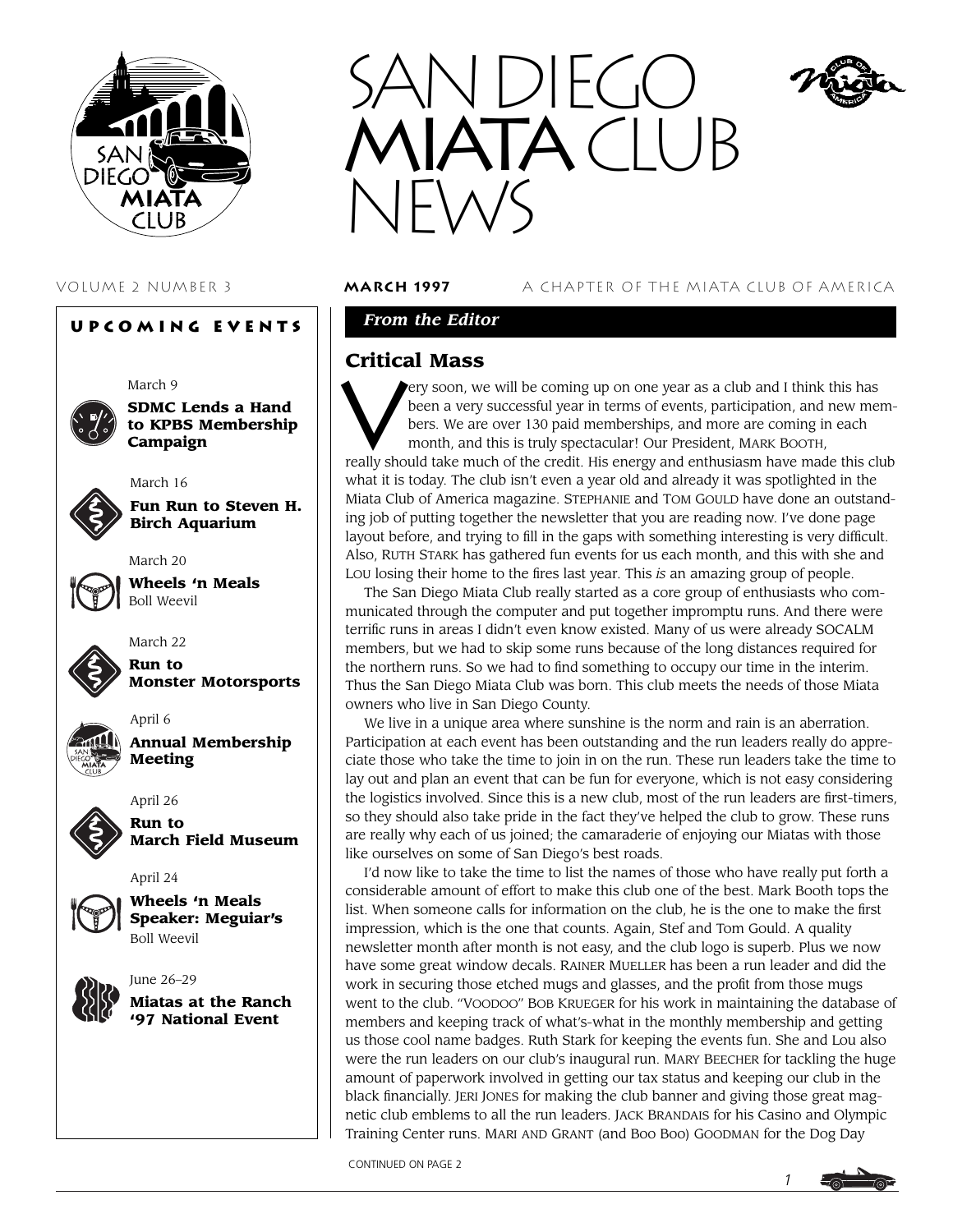#### **From the Editor** CONTINUED FROM PAGE 1

Afternoon run. RICHARD SCHERSCHEL for the Idyllwild run. Rainer Mueller for the Highway to Heaven run. LAURA ROMAN for the Day at the Beach run. And lastly, thanks to NATALIA RISSOLO for the St. Valentine's Day run.

As you can see, a lot of people have done some outstanding work for this club. And I'm sure I've missed a few names that should be added to the list, but hopefully I've listed the majority. Remember that many of the people I named above are novices, and their energy and time is really what makes this club a success. Do you know some roads that are fun that the whole club would enjoy? Or maybe something you can offer the club to make it better? Call the club phone number and let us know. And thanks again everyone.

See you on the twisties... —ROBERT "JTBOB" HOLLAND

# **Maintenance Tip**

 $\sum_{i=1}^{N}$ teve Kaluza at Cush Mazda in Escondido wasted no time when I stepped up to the parts counter and asked for "an O-ring for the crank angle sensor for a '90 Miata,"



like I knew what I was talking about. Steve was back in a minute with a part number 9954103801

O-ring. "Anything else?" Steve asked. "I'm a San Diego Miata Club member" as I showed him my membership card. "Right, don't forget the discount!" said Steve. \$3.49 plus tax.

I had recently noticed an occasional drip of engine oil on my garage floor, and traced it to the area around the crank angle sensor. The crank angle sensor is the device at the top and rear of the engine (on the passenger side on the 1.6 and on the driver's side on the 1.8 motors) that you turn to adjust the timing. Since the sensor is connected to the camshaft, there is an O-ring seal to prevent the engine oil in the camshaft area from leaking out. This O-ring obviously needed replacement after 93,000 miles.

First I marked the position of the crank angle sensor with a marking pen by drawing a line across the sensor and the rear of the engine across the seam where they connect. The bolt that holds

the sensor is 12 mm and I removed it completely. Next I pulled the sensor straight back, it stopped up against the firewall just as it cleared the rear of the engine. Very tight at the back of the engine, so maneuvering the sensor out was tricky, but possible. Once the sensor was out and on the workbench, I could replace the O-ring. The old O-ring was flattened on the outer circumference and was hard and brittle. I cut the old one off to avoid scratching the machined surfaces on the sensor while attempting to pry it off. The new O-ring was nicely round, pliable and elastic. After coating it with new engine oil, I stretched it over the sensor and into the machined groove where it snapped into place. Now to maneuver the sensor back into place and install it.

The sensor has two small teeth that fit into corresponding cutouts in the end of the camshaft. The teeth, or dogs as they are also called, are slightly offset so the sensor can only fit on the camshaft one way. By marking the position of the sensor in the beginning, the timing will not be changed when the sensor is reinstalled. After getting the sensor in place, I used a small mechanic's mirror to see the orientation of the cutouts in the end of the cam-shaft. I turned the crankshaft a little (21 mm socket on the crankshaft bolt on the front of the engine; turn clockwise only) to align the cutouts straight up and down. One at the 12 o'clock position and one at the 6 o'clock position. I aligned the dogs on the sensor to the same relative position and reinstalled the sensor into the rear of the engine. The sensor will only seat fully when the dogs engage the cutouts in the camshaft. I had to remove it and turn the dogs on the sensor 180° before I could get it to fully seat. Once the sensor was in place, I aligned the marks I had made in the beginning and installed the 12 mm bolt and tightened it.

I restarted the engine, double checked the timing, just to be sure, and checked for leaks. No problems, and after cleaning the previously dripped oil off the back of the engine, the oil drops on the garage floor have stopped. Not bad for \$3.50 and about an hour of time.

# **Board of Directors**

President MARK BOOTH (619) 670-3789 markb@adnc.com Vice President CINDY PALOMA (619) 534-0969 paloma@cs.ucsd.edu Secretary/Events Coordinator RUTH STARK (619) 633-1218 rfstark@aol.com Treasurer MARY BEECHER (619) 549-6660 beecher@adnc.com Membership "VOODOO" BOB KRUEGER (619) 486-4711 voodoo@adnc.com Autocross STEVE HART (619) 579-9093 Newsletter Editor/Webmaster ROBERT "JTBOB" HOLLAND (619) 546-8218 robert@caliban.ucsd.edu Design and Layout TOM & STEPHANIE GOULD (619) 298-8605 tomgould@adnc.com

#### **Notices**

THE SAN DIEGO MIATA CLUB is an official chapter of the Miata Club of America. We are a nonprofit organization whose purpose is to promote the enjoyment of —and enthusiasm for— the Mazda Miata.

*SAN DIEGO MIATA CLUB NEWS* is the monthly newsletter of the San Diego Miata Club. Use of articles or stories by other MCA chapters is hereby granted, provided proper credit is given. **Submissions to the newsletter** are welcomed and encouraged. Did you just add a new accessory to your Miata? How about writing a review and submitting it to the newsletter? Where possible, please send your electronic submissions to the newsletter editor, Robert Holland (robert@caliban.ucsd.edu). Submissions can also be faxed to the club's dedicated phone line or mailed to the club's post office box. Submission deadline is the 15th of each month.

**Internet:** The San Diego Miata Club has established a dedicated World Wide Web Home Page at http://mmdshare.ucsd.edu/sdmc.html. The club has also established a members-only electronic mail list for those members with E-mail capability. If you included your E-mail address on your membership application then you should already be subscribed to the electronic mail list. If you recently acquired your E-mail account, please contact Cindy Paloma (paloma@cs.ucsd.edu) and request to be added to the electronic mail list.

Dedicated 24-hour voice/fax phone line: (619) 670-7948

**San Diego Miata Club** P.O. Box 2286 Spring Valley, CA 91979-2286

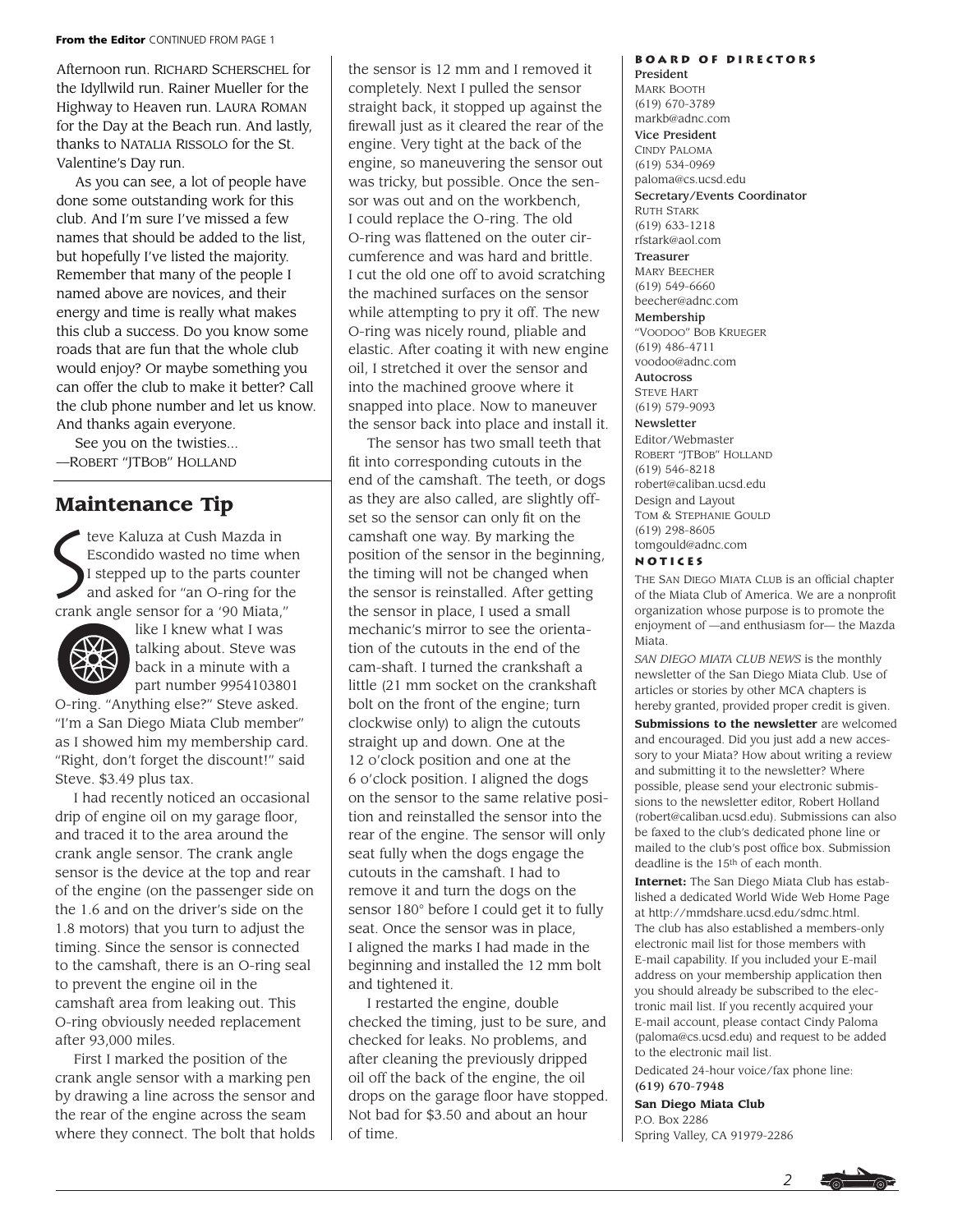#### **San Diego Miata Club Lends Support to KPBS Membership Campaign**

Date: Sunday, March 9

Time: 3:30 p.m. – 8:00 p.m.

Place: KPBS Television Studios, San Diego State University

Contact: Mark Booth (619) 670-3789

We have 22 volunteers signed up to participate in this event. If you are thinking about participating, please contact President Mark ASAP. You must sign-up in ADVANCE in order to participate.

See the February newsletter for more details on the event.

# **Fun Run to Steven H. Birch (Scripps) Aquarium, La Jolla**

Date: Sunday, March 16

Time: 9:30 a.m.

Place: Meet at the Carlsbad Coaster parking lot. I-5 to Carlsbad Village Dr. west. Right turn onto State Street, drive one block and turn left onto Grand and then an immediate right into the lot.

Run Leaders: Bob & Debbie Llewellyn

This casually-paced and scenic run on Old Highway 101 south from Carlsbad through the beach cities of Encinitas, Cardiff and Del Mar, ends at the Steven H. Birch Aquarium in La Jolla.

Please note that there is a \$3 per car parking charge—but we will be able to park together in one big group because it is a very large lot.

The Aquarium gives group rates (20 or more people) of \$4.40 for Adult Admission. The tour should last about an hour -to- an hour-and-a-half. Flash and video cameras are welcome.

Brunch will follow at Hops microbrewery/restaurant.

*Please R.S.V.P.* (for brunch reservations) by March 12 to Bob & Debbie. (619) 598-5399

### **Wheels 'n Meals at Boll Weevil**

Date: Thursday, March 20

Time: 6:00 p.m.

Place: Boll Weevil, 9330 Clairemont Mesa Blvd. (At Ruffin Rd.), San Diego (619) 571-6225

The turnout for the February Wheels 'n Meals was phenomenal! The raffle prizes donated by Moss Motors really drew a crowd! You never know when we might be raffling off more donated prizes! Don't miss the fun!

#### **Run to Monster Motorsports**

Date: Saturday, March 22

Time: 9:30 a.m.

- Place: North County Fair mall under the large sign parallel to I-15
- Run Leader: Rainer Mueller

See the makers of the one of the most impressive cars available. Meet the gang at MONSTER MOTORSPORTS. Ask questions, and maybe even get to test drive one of these pocket rockets.

Afterwards we'll take a little fun run on some of Rainer's favorite North County Roads, with a picnic (bring your own food, drinks, and whatever). Questions? Contact Rainer Mueller at (619) 439-1596.

### **Annual Membership Meeting and Picnic**

Date: Sunday, April 6

- Time: Picnic starts at 10:30 a.m., Meeting starts at 1:00 p.m.
- Place: San Diego Automotive Museum (Hall of Fame Room), Balboa Park The time has come to elect officers and begin planning our event agenda for the coming year. The membership meeting will be held in the "Hall of Fame Room" at the San Diego Automotive Museum. The meeting will start promptly at 1:00 p.m. Please remember to bring your MEMBERSHIP CARD to receive a ballot. One ballot per membership.

The meeting will be preceded by a Picnic in the Park. Cathy and I scouted out a nice location that is very close to the Automotive Museum and shouldn't be too crowded at 10:30 a.m. Arrive later if you like but be aware that parking might be tougher to find in the later hours. Bring your own picnic lunch and a blanket to sit on.

Directions to Picnic: Take Park Blvd. into the Park. Turn west (into the Park) on President's Way. Turn left into the very first parking lot on the left. Go all the way to the back of the parking lot. The picnic spot is located between Park Blvd. and the southeast side of the Aerospace Museum. Or...park in the lot in front of the Automotive Museum and take the path/road between the Aerospace Museum and the Gymnasium down to the picnic site.

# **Upcoming National and Regional Events**

March 15, 1997 St. Patrick's Day Poker Run

Hosted by San Joaquin Valley Miata Club \$40 registration includes Poker Run through the spring blossoms, T-shirt, Lunch for Two, Fun Khana, and more. Contact: Linda Davidson (209) 266-0603

*If interested in caravaning:* please contact Stef Gould at tomgould@adnc.com *or* (619) 297-4272

April 5–6, 1997 29th Slalom School Hosted by Lotus West Club Contact: Tom Minnich (310) 697-0547

April 25–27, 1997 Route 66 Run — Seligman, Arizona Hosted by: BAMA Contact Bill Wright (408) 723-8097

June 26–29, 1997 Miatas at the Ranch '97

August 15–17, 1997 Monterey Historic Races Laguna Seca Raceway, Monterey, CA

# **Harris Ranch 97**

June 21– 22, 1997 Sit by the pool and do nothin' but have fun! There is no other relaxing event like the Harris Ranch weekend! It is sponsored by Oak Tree Mazda, and the Ranch is a lovely resort. (Not to be confused with the National MCA event in Santa Ynez the following weekend of June 26-29.)

HARRIS RANCH has the whole hotel reserved for the Miata group. I need a show of hands of who will be attending Harris Ranch this year.

If it looks like it will not conflict too much with the MCA event (Miatas at the Ranch '97), then we are going ahead with Harris Ranch. There are no registration fees (thanx to Oak Tree Mazda) and \$15 T-shirts are optional.

If you could give me a quick call or fax if you are planning on coming to Harris Ranch, I would appreciate it. Leave me your name and number.

—I will keep you posted. Thanks! BONNIE J. LUTZ Phone/Fax 916-652-7408

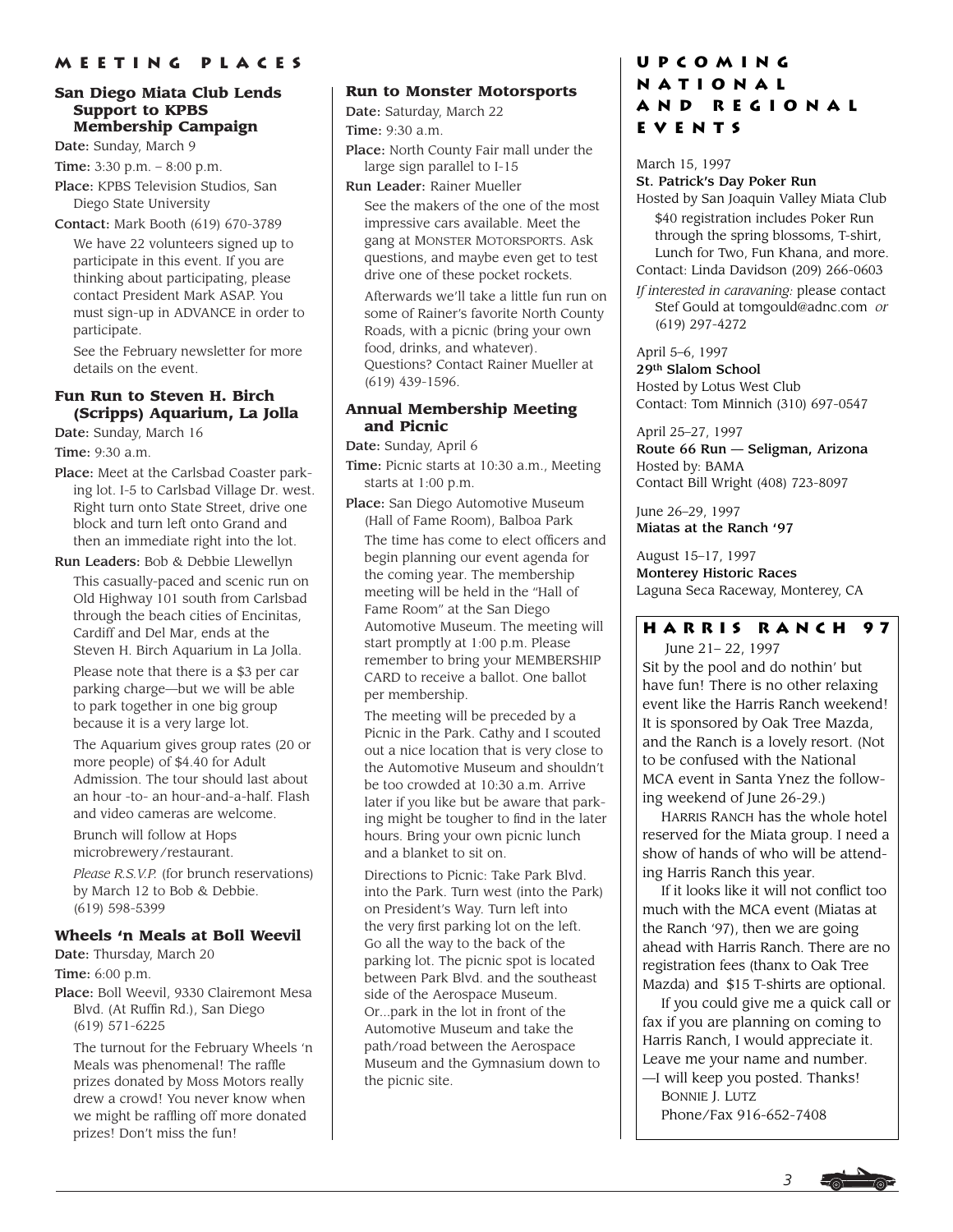

he skies were grey and rain fell on us by the end of the day, but the "Places You've Never Been" drive on January 25th was still a lot of fun.

An international assemblage, with Miata owners from Canada and New



Zealand, as well as from SOCALM, met at the Hanalai Hotel in Mission Valley. The drive for the day

was over the Bridge to Coronado, down the Strand to Imperial Beach and out to Otay Lakes.

At the Hanalai, it was time to greet our visitors for the day. From New Zealand (Driving JTBOB HOLLAND'S car) were Gary and Lynley Morrison. They were visiting and JTBob was spending the day moving — I think Gary And Lynley got the better deal.

Also visiting was Dave Allen, of Ottawa, Canada. Dave had spent several weeks corresponding by E-mail with club Secretary Ruth Stark to get a Miata rented. Dave was successful, and got to do some driving in January.

After meeting up, 25 cars headed down the freeway to the Coronado Bridge, staying in reasonable formation. Hopefully, this is a warmup for another drive later in the spring, when we can arrange for a flyover photo of SDMC clogging up the bridge.

After a quick stop at the Landing to pick up some lunch, it was down the

Strand to Imperial Beach. We got a little separated going through Coronado and down the Strand, so a pack led by TONYA ZALENSKI actually had to use the directions. Well, Mr. Ride Leader had put in a "right" where he should have put in a "left," so the back pack ended up taking a short detour.

Despite the extra mileage, everybody made it to the Tijuana Estuary Visitors Center. What was supposed to be a quick stop ended up to be close to an hour, as native and visitor alike marveled at this nature museum. Almost nobody had been there before, even though many of us are San Diego natives. If you can, visit the center sometime. It is located off of Imperial Beach Boulevard.

#### **Run Leader Jack Brandais (front row, right) with 25 Miatas, leaves the Olympic Training Center to do some twisty roads.**

The next spot nobody had been to was the cruise down Hollister Street and Dairy Mart Road through the horse ranches of the Tijuana River Valley. The "country aroma" was as strong as you'll get anywhere in the back country, but here you're in the middle of the city, just a few feet (inches in some cases) from the Mexican border.

Then, it was on up to the Olympic Training Center at the Lower Otay Reservoir. Another place everybody had been "meaning to go." And yes, it was time for lunch. After, some went on home while others stayed for a tour. The only problem was: the tour was cut short by drizzle. So what did we do? Got back on the road and hit some curves. It was over Honey Springs Road and down the Skyline Truck Trail, avoiding Tonya's favorite route, Lyons Valley Road.

Since it was raining, most of us had our tops up. And we all started hearing a strange rumbling. I thought I had some kind of mechanical problem. But everybody heard it — it was two, huge military helicopters rumbling overhead. Either they were checking us out, or thought we were attacking Jamul!

Other visitors on the drive were Bill and Jean May from SOCALM. SDMC members on hand were MARK and CATHY BOOTH, JACK BRANDAIS, MICHAEL CARILLO, JOHN and GERRY CONN, PHIL DAOUST, BOB and JULI DAVIS, KEN EVORY, RON GELINAS (and friend



*4*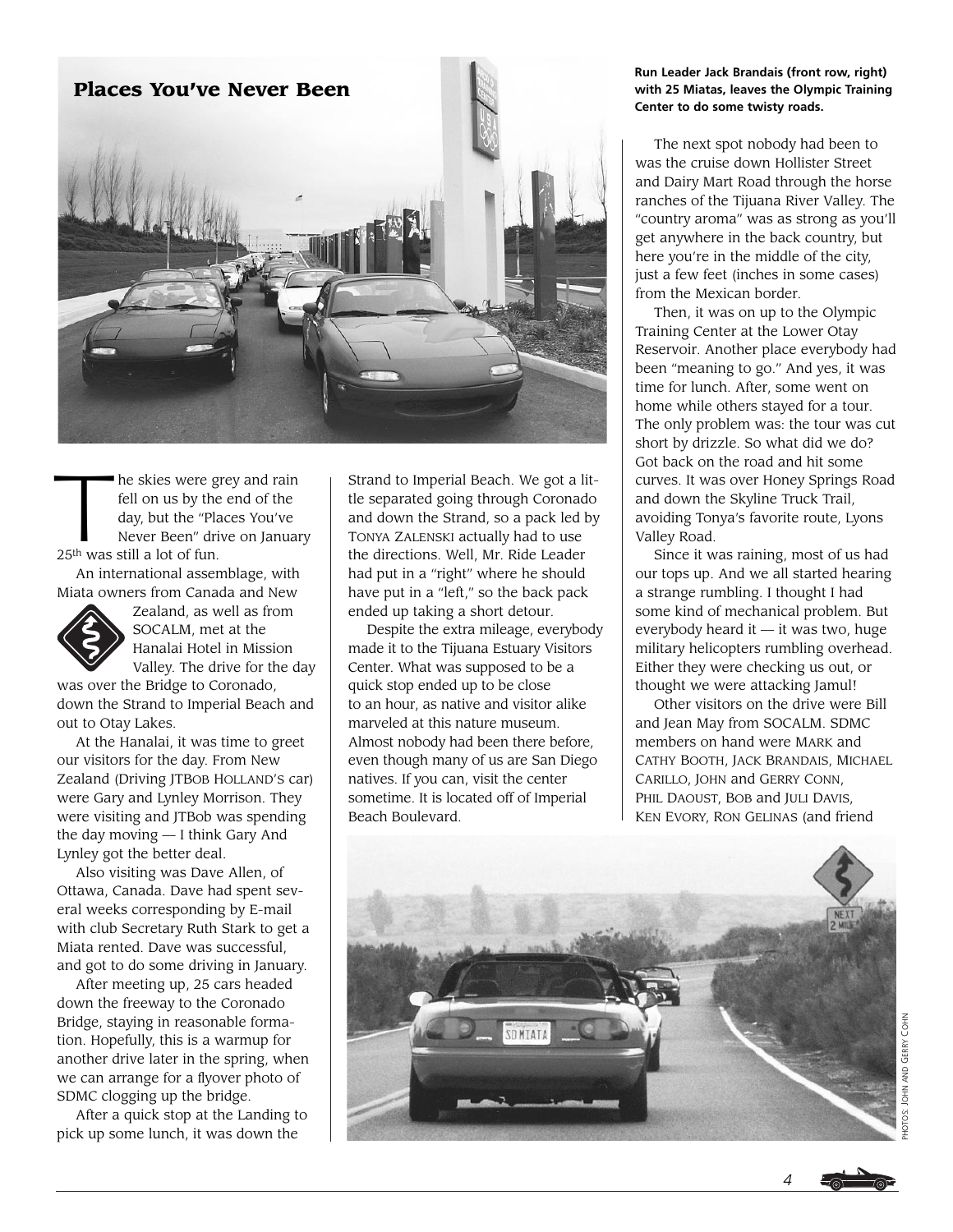Kelly), TOM and STEF GOULD, KATHLEEN GUGLIETTI, ART HAMILTON, GIVEN and CHRISTINE HARRISON, STEVE and YVONNE HART, BILL and BARI HYDE, JED LOUVIER, RAINER and MARIANNE MUELLER, JOHN O'HARA, CINDY PALOMA, NATALIA RISSOLO and JASON MOORHEAD, RICHARD TAYLOR, JOYCE WELLS, and TONYA ZALENSKI. — JACK BRANDAIS



**It was cold, blustery weather for a picnic, but good company made everyone warm and cozy. Above, Run Leader Jack Brandais, shares a table with fellow members.**



**Lynley and Gary Morrison, visiting from New Zealand, with Tom and Stef Gould.** 



**Kelly, of the junior olympic kayak team (a Miata lover, too), and Ron Gelinas share lunch with visiting Canadian Dave Allen.**



**Cathy Booth, Rainer and Marianne Mueller with new members Christine and Given Harrison.**

# **Valentine's Day Run to Inspiration Point**



8:00 in the morning on Saturday, February 15th, I thought to myself, it's going to be a beautiful day. The route that Jason and I had chosen required decent weather and very little traffic, and we were granted both. As we approached



the Mobil station parking lot in El Cajon at 9:15 am we were greeted by our early-bird friends from the

north. The regulars; MARK BOOTH, RAINER and MARIANNE MUELLER, VOODOO BOB, JTBOB, ANTHONY WILDE you know who they are. It being my first run to lead, and on a holiday weekend at that, I wasn't expecting too many more participants.Well, the word must have gotten out that winding roads were on the map because twenty-five cars were counted right before we left (twenty-six after VICKY KRUEGER and MARY BEECHER showed up just in time).

I was privileged to initiate a few new members to the club; DALE THOMPSON, STEVE DELONGE and FRANK SHINE. I was also honored to introduce visitor Stephen Kovacs. A member of the MX-5 CAR CLUB of Queensland all the way in Australia, Stephen was able to ride along with Mark, our president.

So, off we went to catch Route 79 by way of the 8 Freeway east. Going north on 79 we encountered our first and seemingly only obstacles, a few slowpokes out for a weekend drive through the country, like us only a little slower. Luckily our divergence at Lake Cuyamaca led us to a desolate Engineer's Road. It had rained there about four days prior, but we were

fortunate to have a dry, clean path. Having driven the road several times in preparation, I tried to keep a brisk pace in the lead. Others, however, found the turns to be a bit unpredictable but everyone was able to keep up. With Tony Beecher screeching at my tail, I led the pack through Boulder Creek Road, then on to Eagle Peak and up by Pine Creek Road.

A slow trot through Julian picked up a few infiltrators but the map was quite accurate so no one was left behind. Out of Julian we grabbed the 79 again to cruise S1, Sunrise Highway. Our first Inspirational Point allowed some of us to wipe off the grime we acquired from the twisties and to stretch our legs. The altitude brought a chill in the air but jackets were optional. The next stop was tricky. The plan was to detour on a hidden drive to the Navy antenna and park to admire the view. I, the fearless leader, almost steered us through a private drive, and when we found the correct road the parking was pretty limited. Due to the nature of the small roadsters we were all able to fit. This breathtaking view went all the way to the Salton Sea, much to Vicky Krueger's amazement.

A quick drive to the end of Sunrise Highway brought us to Old Highway 80 which took us to our much-needed lunch break. Once in the parking lot of Major's Diner, I was greatly thanked for a fun day of driving, which I appreciated. We all had fun and I'm looking forward to being the leader again, but not until I've followed a few more times. — NATALIA RISSOLO

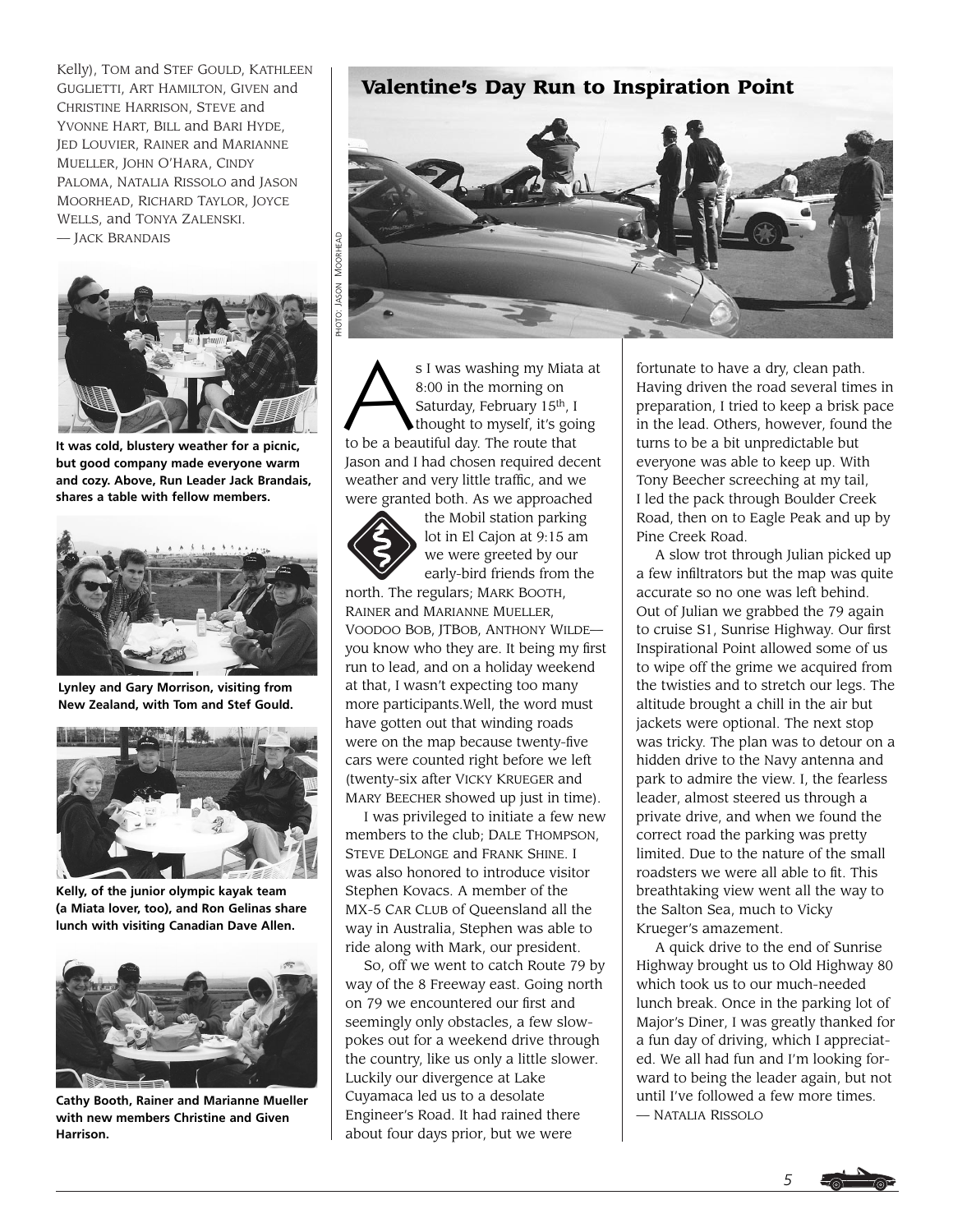

# **Member Profile**

FRAN TONELLO. The day job: Systems programmer (UNIX, VMS) for Computer Associates

The night job: Clarinetist with San Diego State's orchestra

The Miata: '94 Red 'B' package with MSSS sound kit

The plates:WND INST (Wind Instrument)

Favorite roadster pastime: Cruising the East County and mountains, monthly midnight drive of Highland Valley Road under a full moon with Beethoven's 'Moonlight' sonata on CD.

My baby will be three in March, but I've been a roadster parent for a bit longer than that; I used to own a '72 MG Midget! Those of you who've had an MG know what fun they were, and what a *pain* they were. (They should bottle that smell, though.) I won't list my many travails here, but suffice to say that in the four years I had the Midget (it was about ten years old at the time), I worked on *every* system of that car. (Warm beer, anyone? \*) —Not to mention the maintenance... I spent

many an afternoon under that bonnet setting valves and balancing the carburettors. I considered myself lucky because in the earlier Austin Sprites, you had to periodically grease the water pump! I thought it would be great to get a Miata and never have to get out my spanners again, but so help me, I've been tweaking the Miata, too! —Got me a bunch of the aftermarket interior jazz, and I wired up an extra amp for the rear speakers. (Anybody gots a supercharger?) Hmmmm...I wonder if there's an aftermarket replacement for those pesky new-fangled hydraulic lifters...

\* "Why do the British drink warm beer? Because they have LUCAS refrigerators."

*This is a first of a series of Member Profiles. The editor would like to eventually print a profile of every member. Please write a short (200–300 word) introduction and mail it with a photo (your face should be large enough to be recognized) to the Club P.O. Box or give it to a board member at an event. Your photo will be returned.*

# **Autocross at the Murph**

The following autocross events are at Jack Murphy Stadium

Saturday, March 15 Practice Sunday, March 16 Championship Sunday, May 18 Championship Saturday, May 31 Practice Sunday, June 1 Championship Saturday, June 21 Practice Sunday, June 22 Championship Autocross information sources: San Diego SCCA Hotline: (619) 441-1333 Richard Scherschel: (619) 286-2412

Date Event

Cal Club SCCA Hotline: (818) 988-7223 Steve Hart: (619) 579-9093

# **New Members!**

The following are the new members since the last newsletter:

**Debbie & Art Cravets** Oceanside 1994 Laguna Blue B

**Bob & Julie Davis** Chino Hills 1995 M (Merlot), 1992 Silver B

**Kathleen Guglietti** San Diego 1990 Red

**Charlie and Lisa Kilgore** San Diego 1995 Black C

**Steve & Cindee Ranzani** Vista 1995 Red Leather Pkg.

**Frank Shine & Stephen DeLonge** San Diego 1994 White C

**Ben Solis** San Diego 1993 White C

**Paul & Annette Taupier**

Escondido 1990 Red A

There are now 139 memberships consisting of 212 members.

- 50 Red
- 25 White
- 15 Black
- 12 Montego Blue
- 10 Mariner Blue
- 5 BRG
- 5 Laguna Blue
- 5 Silver
- 5 Starlight Blue
- 5 Merlot
- 2 Yellow
- 1 Unreported